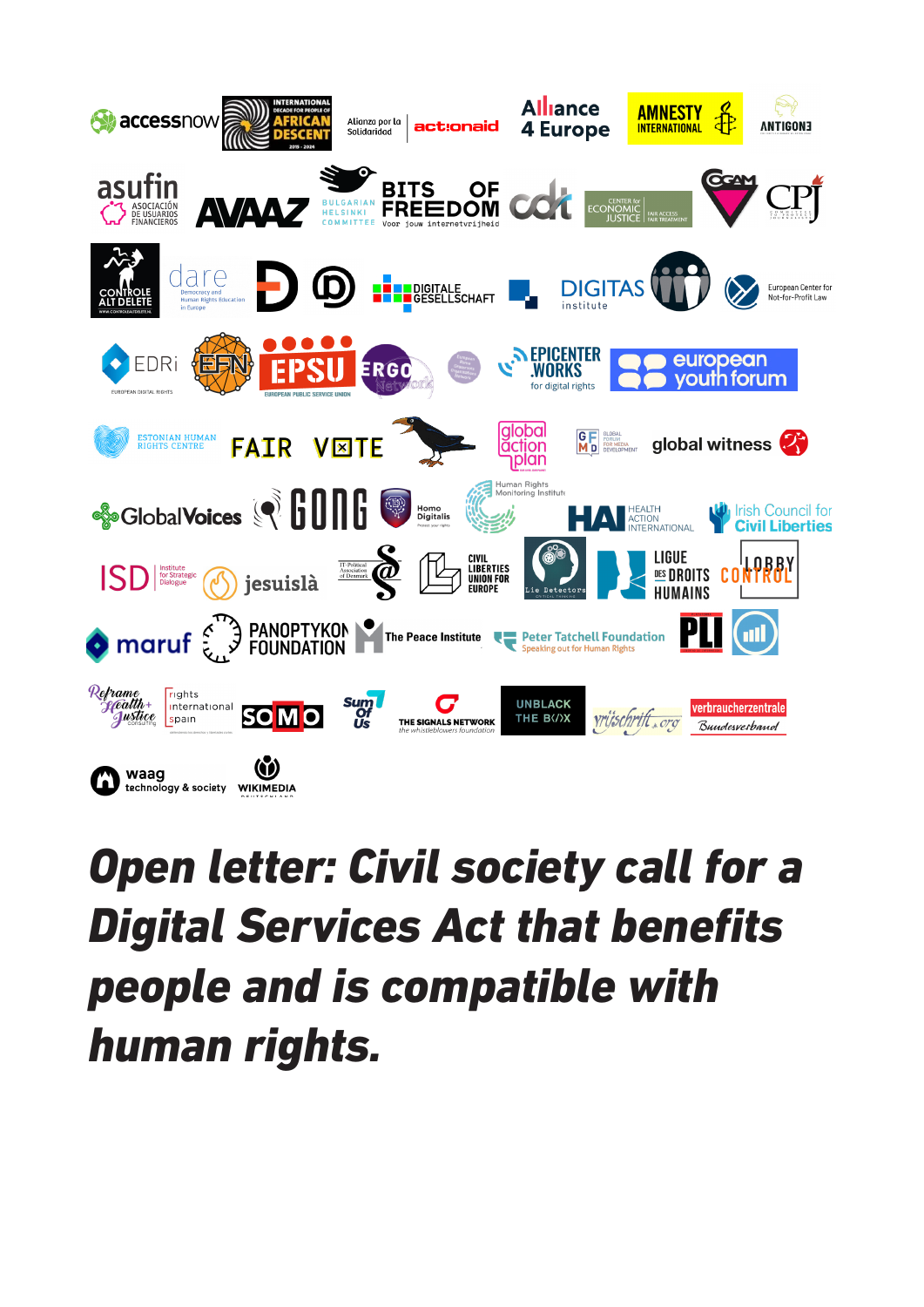Dear Member States of the European Union,

#### 01.03.2022

The undersigned 72 European civil society organisations, represented by European Digital Rights (EDRi), Civil Liberties Union for Europe and Amnesty International, are writing to share our concerns and recommendations for a Digital Services Act (DSA) that benefits people and is compatible with fundamental rights protection across the EU.<sup>1</sup>

## *Unwanted online tracking ads and dark patterns*

In order to address the toxic consequences of business models based on tracking and targeting, **we believe that Member States of the European Union should support the proposal of the European Parliament to include Article 13a ("Online interface design and organisation") and strengthen Article 24 ("online advertising transparency") of the DSA.**

Dark patterns are manipulative software interfaces designed to trick users into unintentionally consenting to sharing their personal data. Prohibiting the use of dark patterns in Article 13a will empower people to make truly informed choices about how and with whom they wish to share their data online. The exclusion of very sensitive types of personal data for ad targeting purposes (Article 24) will by default raise people's protection online, prevent abuse and illegal data harvesting practices.

Tracking-based online advertising threatens our human rights, above all the right to privacy, with a series of knock-on effects on other rights including freedom of opinion and expression, freedom of thought, and the right to equality and non-discrimination. These practices rely on mass harvesting of personal data and algorithmic inferences, which can lead to the manipulation of the public debate, discrimination and the amplification of harmful content.2 Finally, tracking-based advertising allows the exploitation of people's vulnerabilities, perpetuating already existing biases and marginalisation, and can lead to the exclusion of certain groups of people, such as women and older people when it comes to job ads.3

The majority of people actually do not want personalised ads $^4$  and opt against tracking when given a real choice.5 Furthermore, small and medium-sized businesses would like to see large online platforms face stricter regulation on how they use personal data for ad targeting.<sup>6</sup>

The DSA has the potential to change the broken system based on data harvesting and protect the fundamental rights of internet users. The DSA must phase out the pervasive online tracking business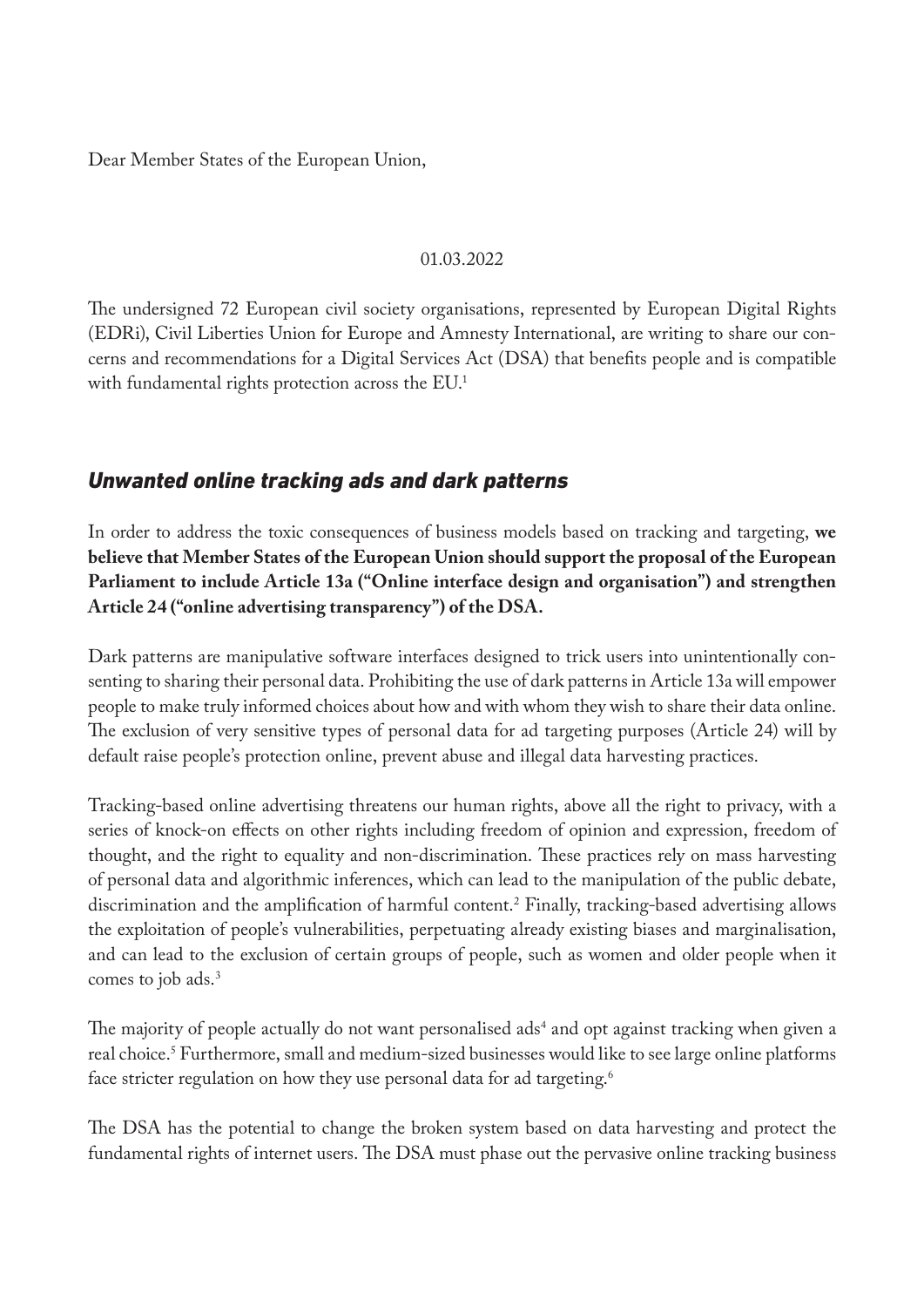model and prohibit dark patterns that trick users into sharing personal data they would not otherwise want to.

By including Article 13a and by strengthening Article 24 as proposed by the European Parliament, the DSA also paves the way towards more rights-respecting forms of digital advertising, such as advertising based on contextual information, which has proven to be beneficial and effective, both from a user<sup>7</sup> as well as from an economic perspective.<sup>8</sup>

## *Promotion of fundamental rights in the DSA*

The right to privacy and the protection of personal data are fundamental rights enshrined in the Charter of Fundamental Rights of the European Union. Thus, the DSA must ensure the protection of those rights, including the protection of pseudonymity in online public spaces and the right to communicate and express oneself free of general monitoring.

In order to promote these rights, **Member States should agree to the European Parliament's proposal in Article 7: "No obligation for general and indiscriminate retention of personal data" and "No interference with providers' offering of encrypted services". Both those proposals would immensely improve the protection of fundamental rights and the cybersecurity landscape in the EU by helping to reduce the risk of data leaks, identity theft, online account break-ins, unlawful targeted surveillance of journalists, as well as financial losses and other forms of cyberattacks.**

Ahead of the trilogue negotiations scheduled in the following weeks, we thank you for taking our recommendations into consideration and hope that you will be able strengthen the DSA's contribution to a rights-respecting online environment for Europe and beyond.

We would also highly appreciate a personal/virtual meeting where we can further discuss our recommendations and other relevant digital policy issues.

Thank you for your consideration.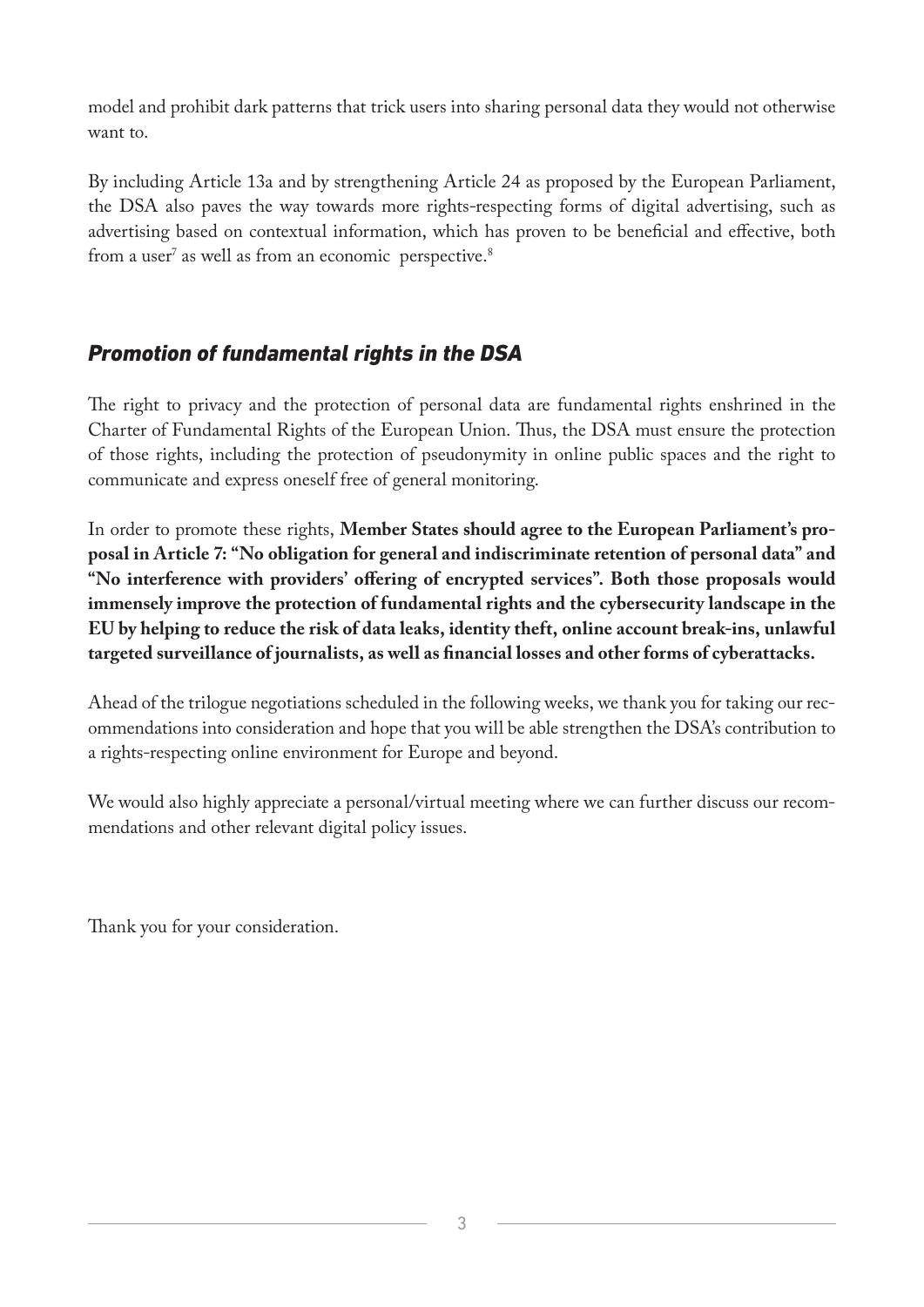- 1. European Digital Rights
- 2.Civil Liberties for Europe
- 3. Amnesty International
- 4. Amnesty Germany
- 5. Amnesty Spain
- 6. Amnesty France
- 7. Amnesty Italy
- 8. Amnesty Luxembourg
- 9. Amnesty Denmark
- 10. Amnesty Netherlands
- 11. PLATAFORMA POR LA LIBERTAD DE INFORMACIÓN (PLI)
- 12. Global Forum for Media Development
- 13. Sum of Us
- 14. Homo Digitalis
- 15. Access Now
- 16. Centre for Democracy & Technology, Europe Office
- 17. Equipo Implementación Decenio Afrodescendiente
- 18. Vrijschrift.org
- 19. European Youth Forum
- 20. Iuridicum Remedium (IuRe)
- 21. Gong
- 22. Elektronisk Forpost Norge
- 23. Rights International Spain
- 24. Controle Alt Delete
- 25. Digitale Gesellschaft e.V.
- 26. Maruf Foundation
- 27. ASOCIACIÓN USUARIOS FINANCIEROS - ASUFIN
- 28. COGAM, Colectivo LGTB+ de Madrid
- 29. Ranking Digital Rights
- 30. Committee to Protect Journalists
- 31. Global Witness
- 32. Peter Tatchell Foundation
- 33. Je Suis Là
- 34. Verbraucherzentrale Bundesverband (vzbv)
- 35. European Roma Grassroots Organisations Network
- 36. Associazione Antigone
- 37. Peace Institute
- 38. Digitas Institute
- 39. Alliance4Europe
- 40. Democracy and Human Rights Education in Europe
- 41. Fair Vote
- 42. UNBLACK THE BOX
- 43. The Signals Network
- 44. Irish Council for Civil Liberties
- 45. Global Action Plan
- 46. Alianza por la Solidaridad-ActionAid
- 47. IT-Pol
- 48. Reframe Health and Jsutice
- 49. Human Rights Monitoring Institute
- 50. Bulgarian Helsinki Committee
- 51. Racism and Technology Center
- 52. Avaaz Foundation
- 53. EUROPEAN FEDERATION OF PUBLIC SERVICE UNIONS
- 54. Health Action International
- 55. epicenter.works for digital rights
- 56. LobbyControl
- 57. Bits of Freedom
- 58. Estonian Human Rights Centre
- 59. Lie Detectors
- 60. Center for Economic Justice
- 61. Defend Democracy
- 62. Ligue des droits humains
- 63. Global Voices
- 64. Waag
- 65. Wikimedia Deutschland e. V.
- 66. Panoptykon Foundation
- 67. European Center For Not-For-Profit Law (ECNL)
- 68. Institute for Strategic Dialogue (ISD)
- 69. DataEthics.eu
- 70. Centre for Research on Multinational Corporations (SOMO)
- 71. Fitug e.V.
- 72. Državljan D / Citizen D